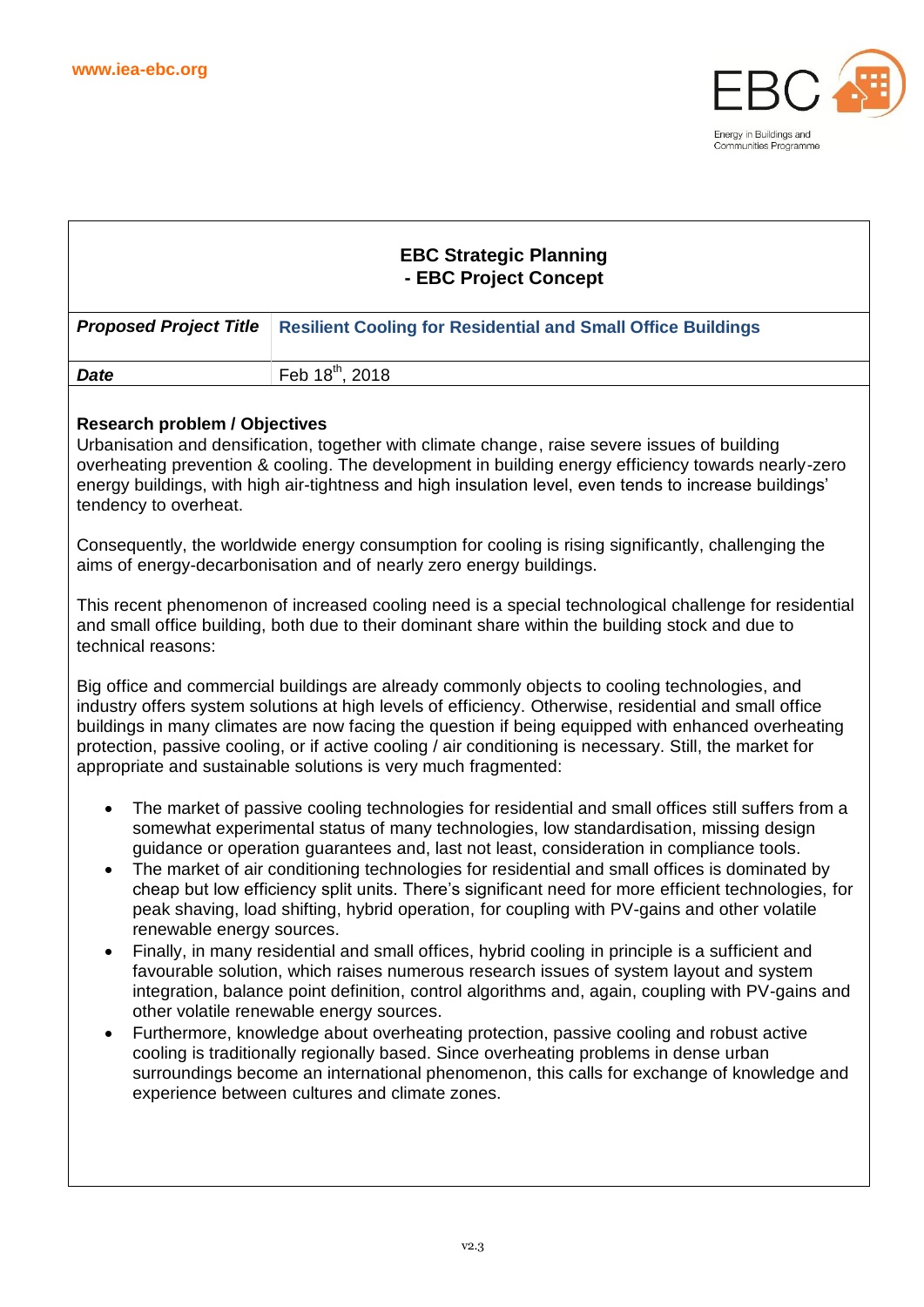

# **Scope**

The new Annex Resilient Cooling for Residential & Small Office Buildings will investigate, develop and exchange solutions of overheating prevention and cooling of buildings.

In accordance with its title, the new Annex will focus at residential & small office buildings. Within this focus the new Annex will include both new and existing buildings and will welcome participating researchers from all climate zones.

The term of "Resilience" in the title of the new Annex in this case is interpreted as: robust, energy efficient, carbon neutral, affordable. Specific technologies and system solutions will meet specific qualities to a higher or lower extent, leading to different levels of (total) resilience.

The Annex will bridge the gaps between overheating protection, passive cooling and air-conditioning.

The Annex will internationally exchange and deepen fragmented knowledge on overheating protection and cooling of buildings.

The scope of the new Annex will focus at developing practically applicable solutions as well as methodologies for assessment. It will build upon the broad basis of scientific and commercial knowledge available in this field. It therefore makes use of but excludes with the Annex, fundamental research in related fields, such as urban climatology, indoor comfort, indoor health or similar.

A knowledge-base of the new Annex will be the Annexes that have dealt with specific aspects before:

- Annex 28 low energy cooling systems
- Annex 35 Hybrid Ventilation
- Annex 37 Low Exergy Systems for Heating and Cooling
- Annex 48 Heat Pumping and Reversible Air Conditioning
- Annex 49 Low Exergy Systems for High Performance Buildings and Communities
- Annex 59 High Temperature Cooling and Low Temperature Heating in Buildings
- Annex 62 Ventilative Cooling (ongoing)
- Annex 67 Energy Flexible Buildings (ongoing)
- Annex 69 Strategy and Practice of Adaptive Thermal Comfort in Low Energy Buildings (ongoing)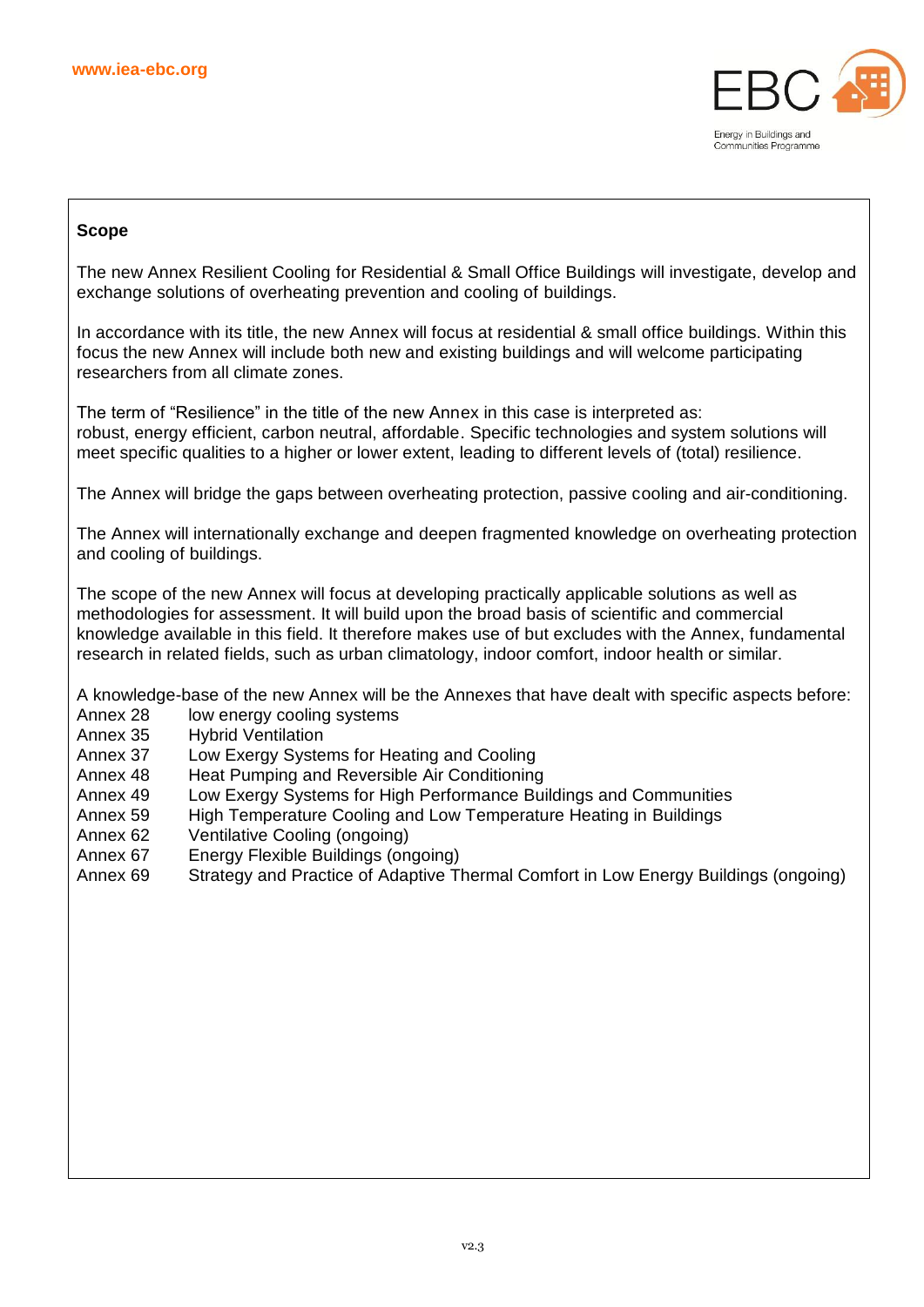

# **Agenda**

According to the research problem / objectives and to the scope we suggest four subtasks:

## *Subtask A – Technologies*

Analyse, internationally compare and further develop individual technologies within the field of overheating protection, passive cooling and active cooling / air conditioning, such as (non-exclusive):

- > Sun protection
- Cool coatings
- Ventilative cooling
- Thermal mass utilization, including PCM
- Natural heat sinks, such as ground water, borehole heat exchangers and others
- > Small compression chillers, including split and multiple split and VRV units
- Small absorption chillers, including desiccant cooling

## *Subtask B – System integration*

Analyse, internationally compare and further develop concepts of system integration, such as (non-exclusive):

- Hybrid solutions of parallel or alternative passive/active cooling
- PV-driven chillers
- Low cost applications for small income households
- Micro-cooling / personal comfort control
- Cooling applications in refurbishment
- Applied control systems

# *Subtask C – Real performance*

Assessment and optimization of real performance of applied cooling/overheating-protection solutions by in-situ measurement

- Real total SEER of passive, hybrid and active cooling solutions, including auxiliary components such as circulation pumps, controllers, actuators
- Effectivity of sun protection including control strategies
- Effectivity of low tech, passive and hybrid cooling strategies
- > Effectivity and optimization of advanced control strategies. including demand-side management, cloud technologies and predictive control

# *Subtask D – Regulatory context*

Identify best practice and obstacles in regulatory context

- indoor comfort, IEQ and ergonomic qualities
- components and system efficiency
- system integration in compliance tools
- implications in regulatory context arising from BIM implementation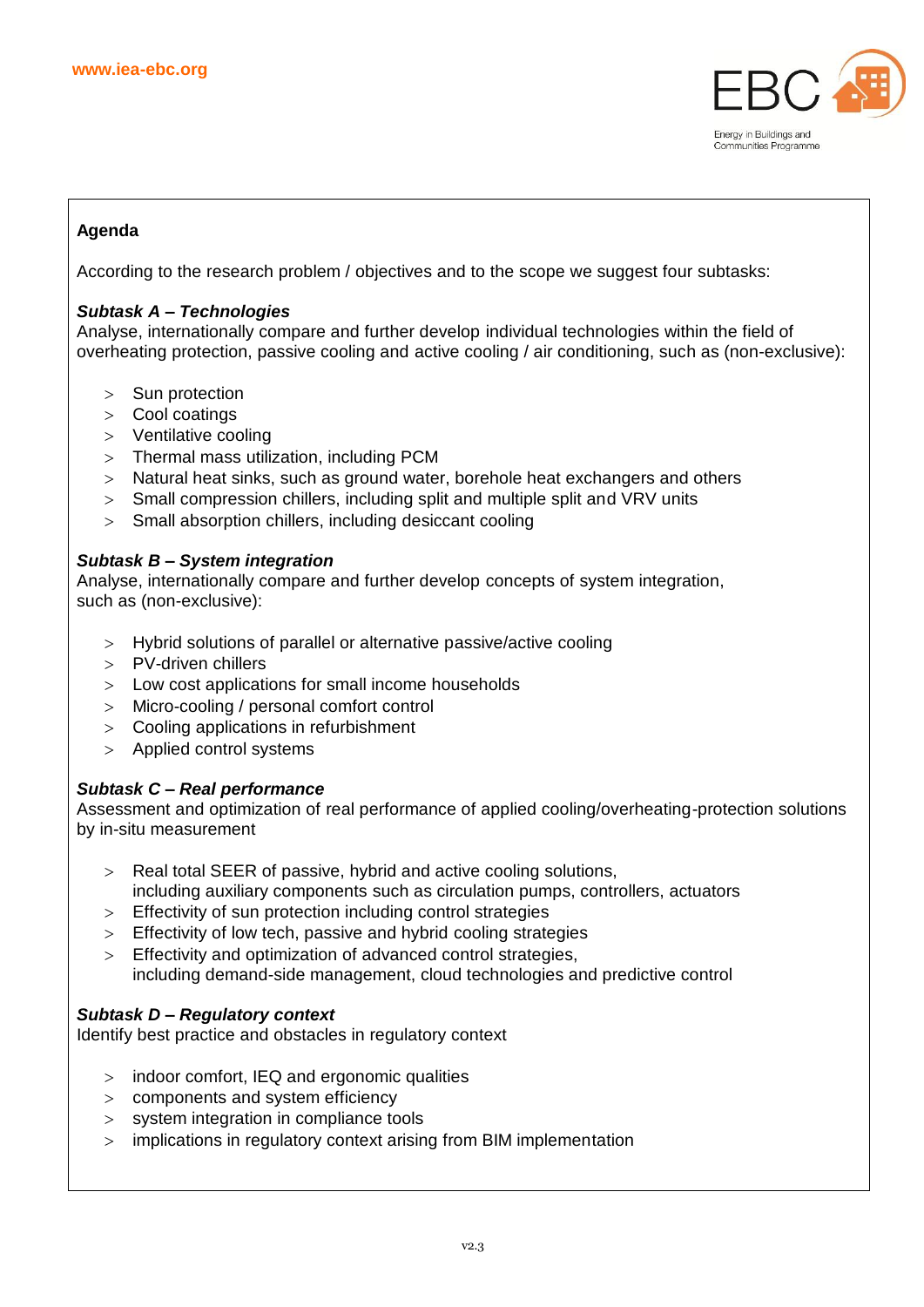

# *Who would be the intended target audience (receptor) for each specific project outcome?*

The intellectual outcome will be a renewed and internationally shared understanding of adequate solutions to the worldwide challenge of buildings' overheating prevention and resilient cooling.

Physically, the outcomes of the Annex proposed are intended being subsumed and published within four main deliverables:

#### **The Guidebook**

The guidebook shall contain an application-oriented knowledge-base of Resilient Cooling, its scope and its specific potential. Promising examples of applications and new developments shall be presented. Furthermore the guidebook shall contain practical design assistance for identifying climate- and situation sensitive solutions and system options. The content of the guidebook is an extract of all four subtasks. The intended target audience of the guidebook are architects, builders, politicians at national and international level, as well as building service and building construction engineers.

#### **The Sourcebook**

The sourcebook shall contain a comprehensive collection of available components and solutions useful for Resilient Cooling, including materials, building construction elements, building service units, personal control devices and more. The content of the sourcebook is linked closely to the work of Subtask B. The intended target audience of the sourcebook are those who are interested in applying resilient cooling and are interested in information on products, qualities and solutions. The sourcebook targets will form a valuable source for building service and building construction engineers, furthermore architects, builders and politicians at a communal level.

#### **The Scientific Review**

The Scientific Review shall contain the collection of scientific findings within the manifold fields of Resilient Cooling that will have been investigated within the Annex. It will systematically document the research carried out, forming a sound basis for practical application, ongoing product development and further research activities. The intended target audience of the Scientific Collection are scientists and developers both in research and industry.

#### **The Regulatory Review**

The Regulatory Review shall form the outcomes of the regulatory context' review, carried out in subtask 4. The intended target group are members of interest groups, public authorities, and standardisation committees as well as members from innovation departments in industry.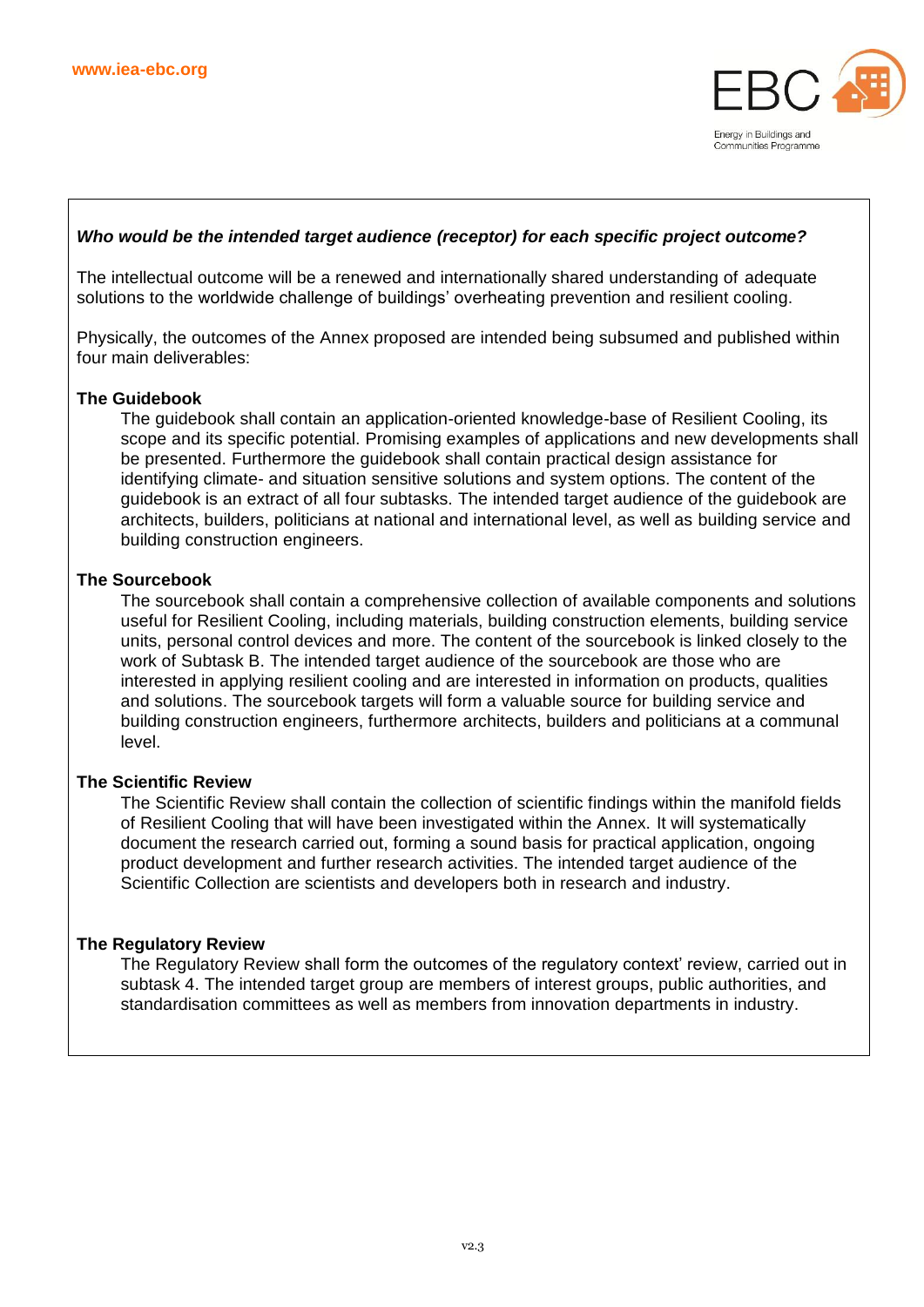

# *State any expertise or skills the project will require that you have not already been able to source.*

It is anticipated that the Annex participants can provide all required expertise.

*What is your initial estimate for how long the project will take to complete:*

- *- For the preparation phase 1 year*
- *- For the working phase 3 years*
- *- For the reporting phase 1 year*

# *Has a relevant 'Technology Readiness Assessment' already been carried out in any of the interested countries?*

A preliminary 'Technology Readiness Preliminary Assessment' shall be carried out as part of the international workshop, with the agreement of the EBC Executive Committee. Its outcomes will be presented attached to the Annex proposal.

| Your name                                                                                                    | Peter Holzer                      |
|--------------------------------------------------------------------------------------------------------------|-----------------------------------|
| <b>Email address</b>                                                                                         | peter.holzer@building-research.at |
| <b>Telephone</b>                                                                                             | $+43 - 664 - 88267801$            |
| Will you be able to:                                                                                         |                                   |
| - Lead development of<br>the proposal?                                                                       | Yes                               |
| - If approved by the<br><b>Executive Committee,</b><br>act as the project<br>manager ("Operating<br>Agent")? | Yes                               |
| Name of your national<br><b>EBC Executive</b><br><b>Committee member</b>                                     | <b>Theodor Zillner</b>            |
| <b>Not including EBC</b><br>participating                                                                    |                                   |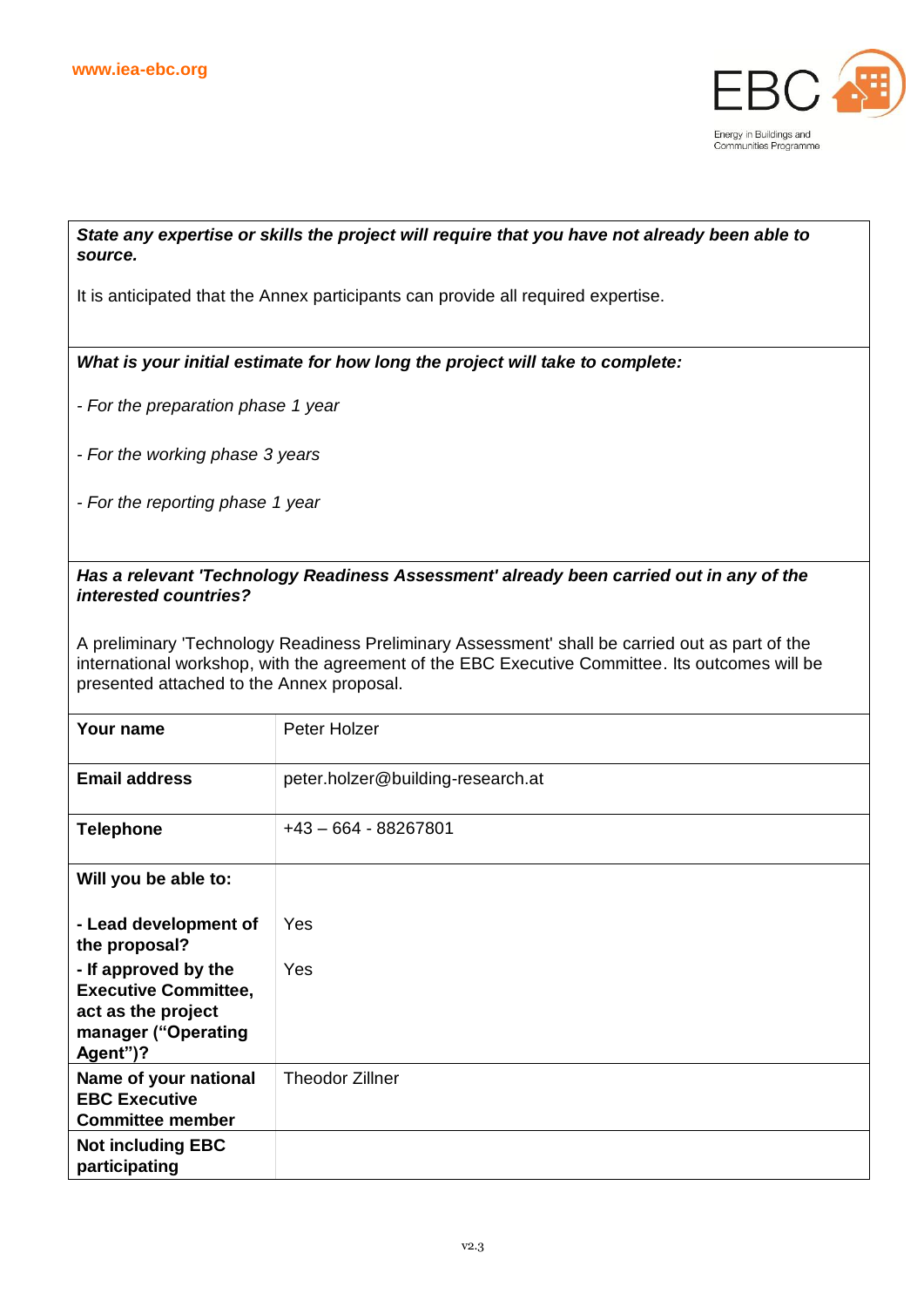

| organisations, state<br>which other<br>organisations with<br>whom you propose to<br>collaborate on this<br>project | Potential participants to be determined                                                                                                                                                                                            |
|--------------------------------------------------------------------------------------------------------------------|------------------------------------------------------------------------------------------------------------------------------------------------------------------------------------------------------------------------------------|
| <b>For national Executive</b><br><b>Committee member</b><br><b>use</b>                                             | Do you approve this proposal for submission to the ExCo? (Yes / No)<br>Are the objectives clearly stated? (Yes / No)<br>Do the objectives align with the EBC Strategic Plan? (Yes / No)<br>Is the scope clearly stated? (Yes / No) |